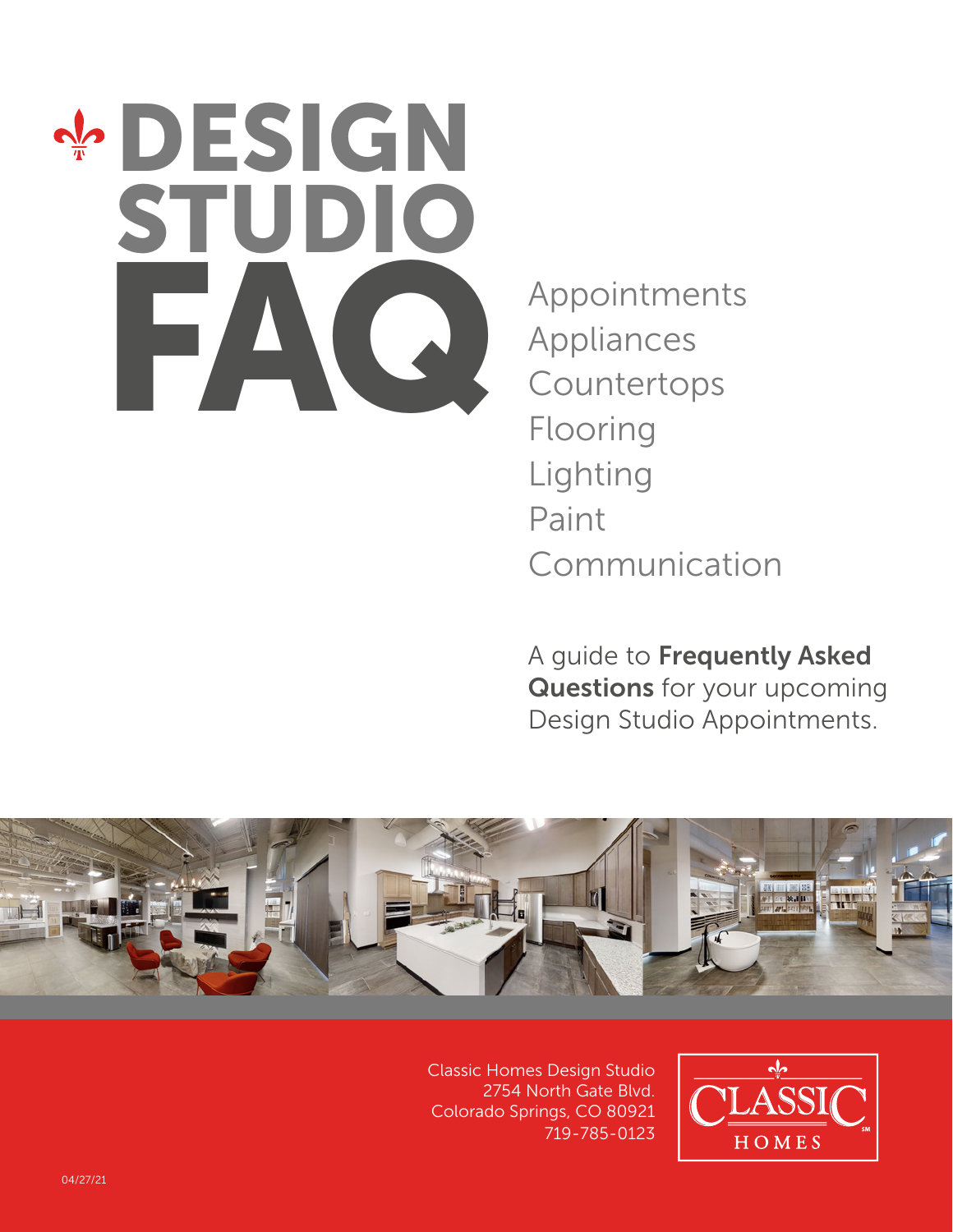# APPOINTMENTS

#### When will my Design Studio appointments be scheduled?

Your sales team will schedule a phone appointment with you and Classic's Design Studio Scheduler to occur approximately one week after your contract date. During this phone appointment the Scheduler will work with you to secure design appointments with one of Classic's Design Coordinators.

#### Can you send me a list of available appointments?

Due to the rapidly changing nature of the Design Studio appointment calendar, we are unable to send a list of available appointments via email. All appointments are scheduled with Classic's Design Studio Scheduler over the phone and the calendar is updated in real time as appointments are booked.

#### How long do I have to complete my Design Studio appointments?

Design Studio appointments should be completed and all selections finalized within 60 days of the date of contract. In the event that there is a delay in scheduling your first appointment due to market demand / volume of home sales or Design Coordinator appointment availability, the timeframe will be extended to be within 30 days of your first Design Appointment.

#### **Do you have a general list of topics/decisions that will be covered during** the Design Studio appointments?

We strongly encourage you to utilize the Design Studio Online Prep Link that was provided via email with your contract. This convenient online resource can be accessed at [ClassicHomes.com/dsprep](www.classichomes.com/dsprep) and will help you prepare and better understand what to expect from your Virtual and In-person appointments. The digital tools and resources published online will guide you through the decisions you will be making with your Design Coordinator.

#### *Topics covered during your appointments include:*

- Flooring options and breaks in laminate, carpet and padding
- Kitchen style, cabinets, countertops, backsplashes, plumbing and appliances
- Bathroom cabinets, countertops, tile, plumbing, toilets and shower doors
- Wet bar countertops and flooring
- Powder room/laundry/drop zone flooring, cabinets, and plumbing
- Fireplace mantels and tile/stone
- Cabinet hardware
- Stair options for pickets and carpet wraps
- Wall texture, paint color, stain color and trim options, windowsill options
- Interior, exterior and additional door options including interior hardware
- Lighting/electrical/additional smart components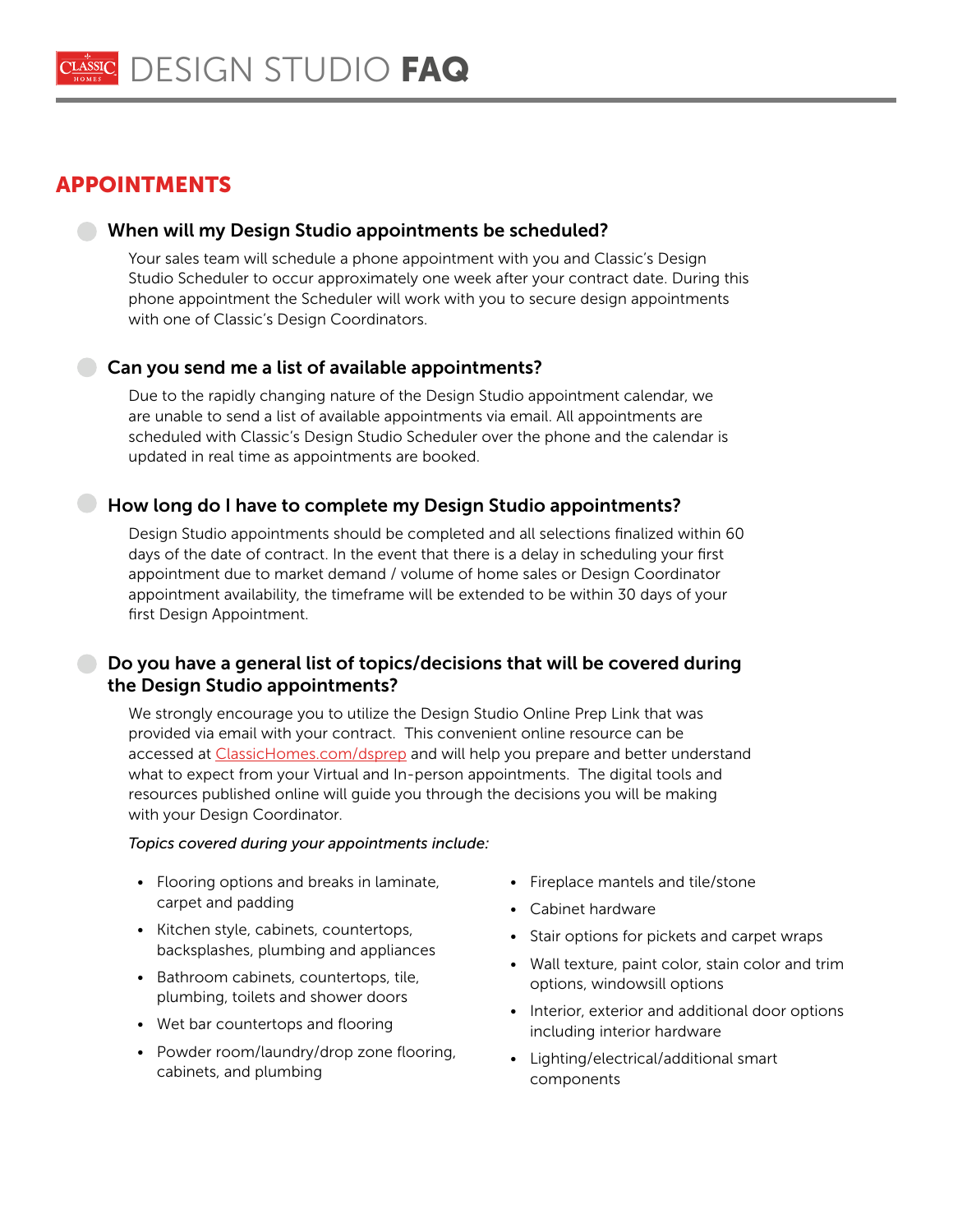# **APPOINTMENTS** continued

#### Why is my first appointment a virtual appointment?

Through Classic's more than 30 years in the home building industry, we've determined that hosting your first Design appointment in a virtual environment is not only an efficient use of time, but also very convenient for our customers because the appointment can take place from anywhere as long as you have access to a computer or smart phone. The virtual appointment is designed to set the groundwork and general overview of the interior selections that are not specific to color preferences or seeing and touching products in person. Your second appointment is when color and texture will come into play.

#### What is the platform used for virtual appointments?

This appointment is conducted using Go-To-Meeting, a web-based meeting platform. You will receive an invitation to this appointment via email from your Design Coordinator within 48-72 hours of your scheduled appointment.

### What should I expect and be prepared to discuss during my virtual Design Studio appointment?

- Discussion of the selections you made with the sales team at time of contract.
- Target investment goals for your interior selections.
- Details about your interior style and preferred tones & colors.
- Floor breaks for carpet and laminate options
- Electrical
- Appliances
- Sound insulation
- Cabinet layout
- Stair pickets and styles
- Texture and corner options for wall finishes
- Sink options
- Interior doors and hardware
- Shower pans
- Learn more about how to prepare for your appointments online at [ClassicHomes.com/dsprep.](www.classichomes.com/dsprep)

#### Can my Realtor join the virtual meeting? The in-person meeting?

Yes, your Realtor will receive the invitation to the virtual appointment too. They are also welcome to attend the in-person appointments at the Design Studio.

Can my family attend the appointments at the Design Studio?

We request only the people listed on the contract attend the Design Studio appointments. Please arrange for childcare during your appointments.

#### What will I be selecting during my in-person appointment?

Your Design Coordinator will guide you with color selections for cabinets, countertops, flooring, tile, plumbing, lighting and more.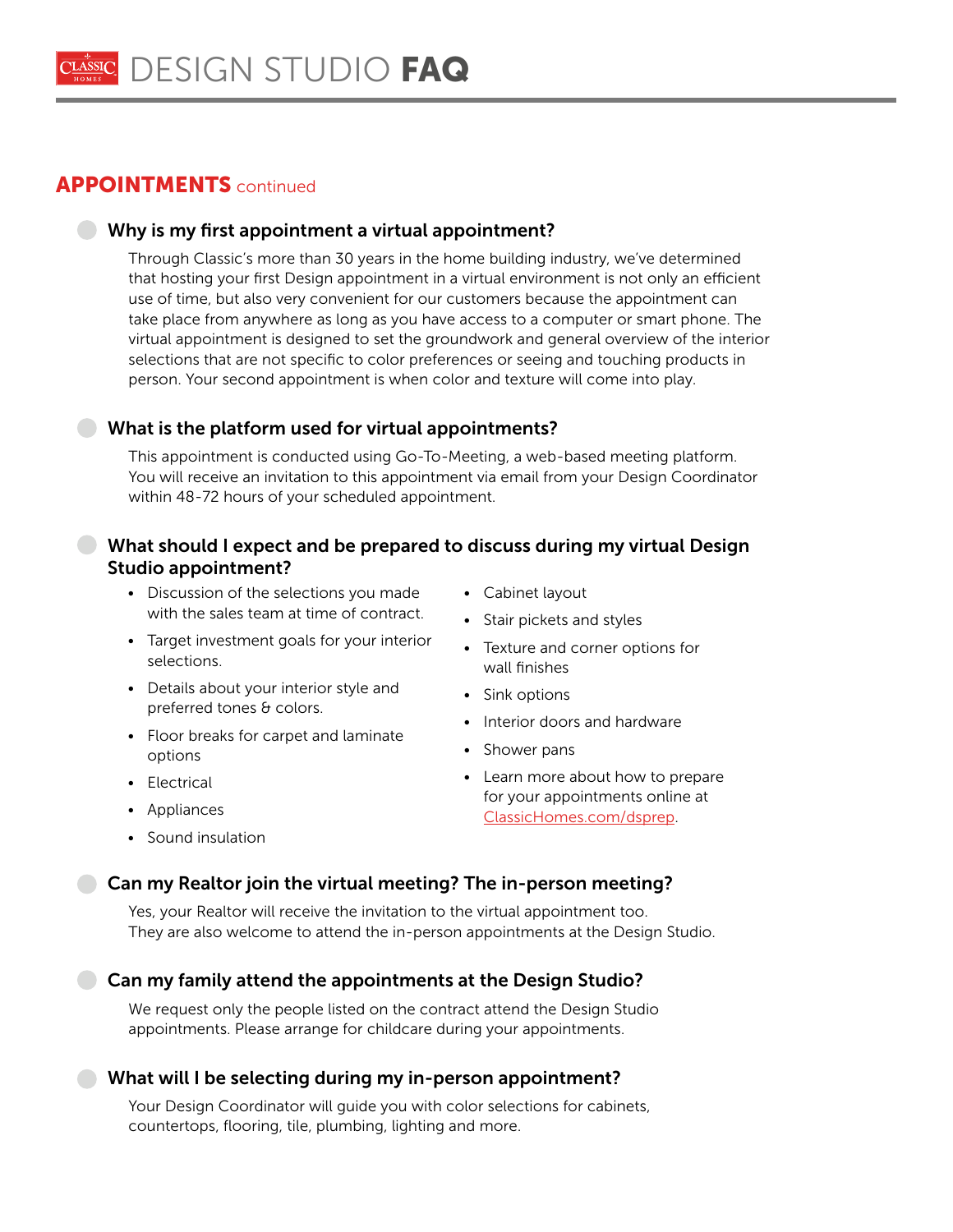# APPOINTMENTS continued

#### What should I bring to my Design Studio appointments?

You are encouraged to bring photos of furniture, interior finishes and colors you are trying to match.

### Can I visit the Design Studio without an appointment and look through selections on my own?

Our Design Studio is open by appointment only and is best experienced with the guidance of our Design Coordinators. We feel it is important to offer each customer our undivided attention and full access to the showroom samples during their time in the studio. The showroom is not open for self-guided browsing.

#### Can you send me samples or pictures of the selection options from the showroom?

[ClassicHomes.com/design-studio](http://ClassicHomes.com/design-studio) has a virtual tour with a great representation of selection options. We also encourage you to visit Classic's model homes for ideas and inspiration. If you like the finishes in a particular model, please jot down the address and share it with your Design Coordinator. We are able to look up finishes and selections for every model we've built. Plus... visiting decorated models is fun and always a great way to supercharge your creativity!

#### What if I am unable to complete my interior selections during my scheduled appointments?

While the majority of our customers complete their interior selections with two Design Studio appointments, we understand additional appointments may be necessary. Your Design Coordinator will schedule additional appointments when needed. Additional appointments will be booked based upon soonest availability.

#### Why can't I have just one appointment with the Design Studio?

Personalizing your home is an extensive (and exciting) process. In our more than 30-year history, we've found that two appointments is a realistic expectation and we hope you'll agree it is a great use of your time. Should you finish in one appointment, your Design Coordinator will give you a virtual high five and the second appointment will be canceled.

#### Can I schedule my appointments in the evenings or weekends?

The Design Studio is open 6-days per week. Evening and weekend appointments are incredibly popular and fill quickly. We will do our best to create a schedule that works well for you.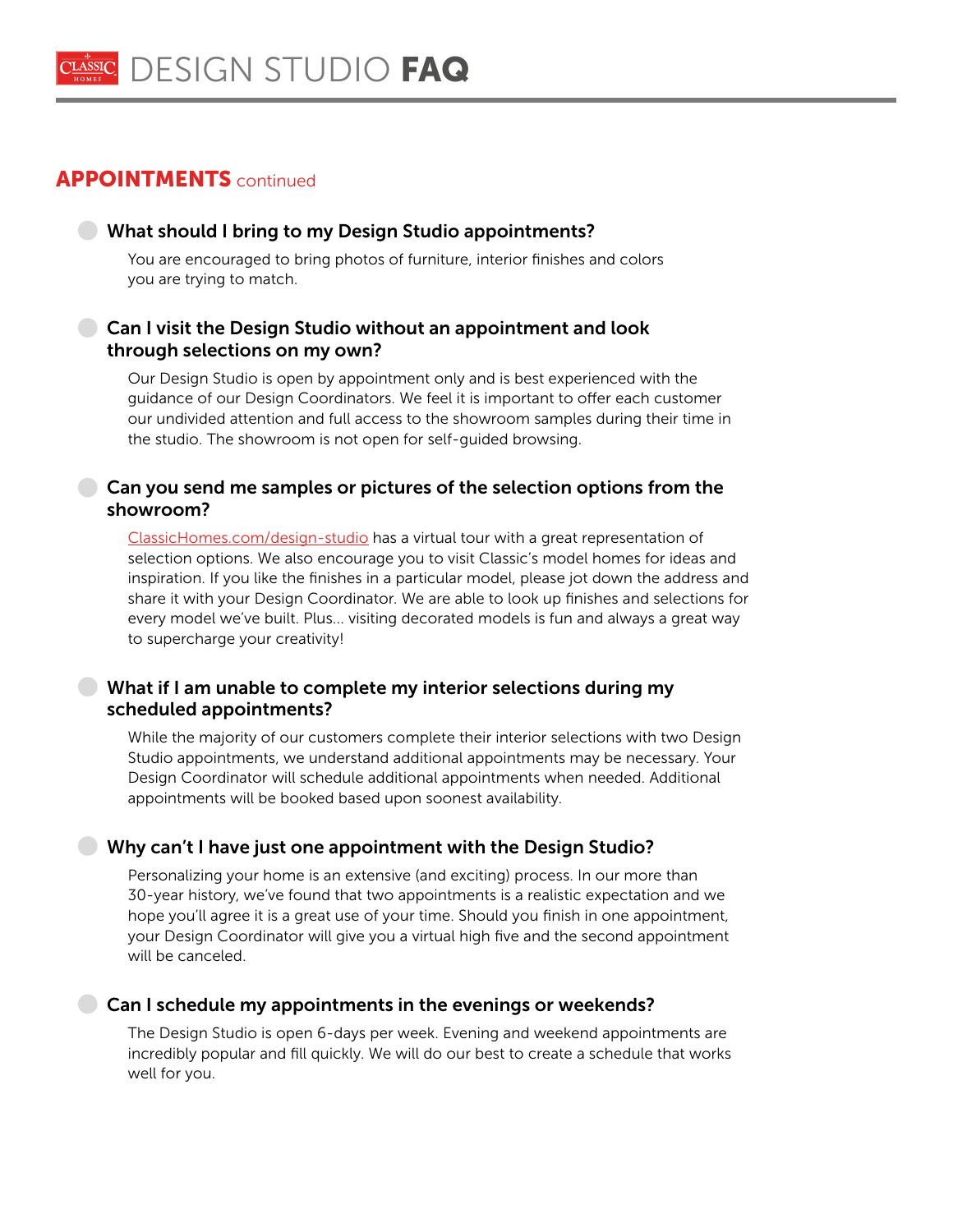## APPOINTMENTS continued

#### Can I arrive early or extend my appointment?

Please arrive at your scheduled time and plan to be available for the entire scheduled time. Our Design team maintains a fully booked schedule and is respectful of time efficiency for all customers.

#### What happens if I miss one of my scheduled appointments?

Because we maintain a full schedule and the booking timeframe can be several weeks out, it is important to keep your scheduled appointments. Missed appointments will delay the start of your home. In the case of an emergency or unforeseen circumstance, please contact the Design Studio as soon as possible to reschedule.

# LOW VOLT & HOMERUN ELECTRONICS

#### Why do I have to meet with HomeRun Electronics?

Classic Homes partners with the low volt experts at HomeRun Electronics to offer home technology options in your new home. The technology consultants at HomeRun Electronics work closely with you and your Design Coordinator to ensure the options you select at HomeRun are incorporated into the interior selections for your new home.

#### Where is HomeRun Electronics located?

6380 Corporate Centre Circle, Suite 155 Colorado Springs, 80919.

#### How long is the low volt appointment?

Sessions are scheduled for 2 hours with options Monday through Friday, 9:00am, 11:00am, 1:00pm and 3:00pm.

#### What if I need to reschedule my low volt appointment?

You may call HomeRun Electronics directly to reschedule: 719-685-0660. It is important to note that your low volt selections should be completed with HomeRun prior to your 2nd appointment at the Design Studio.

#### What topics are covered in the low volt appointment?

Home security systems, central vacuum, surround sound, home theater systems, and phone / internet / cable locations.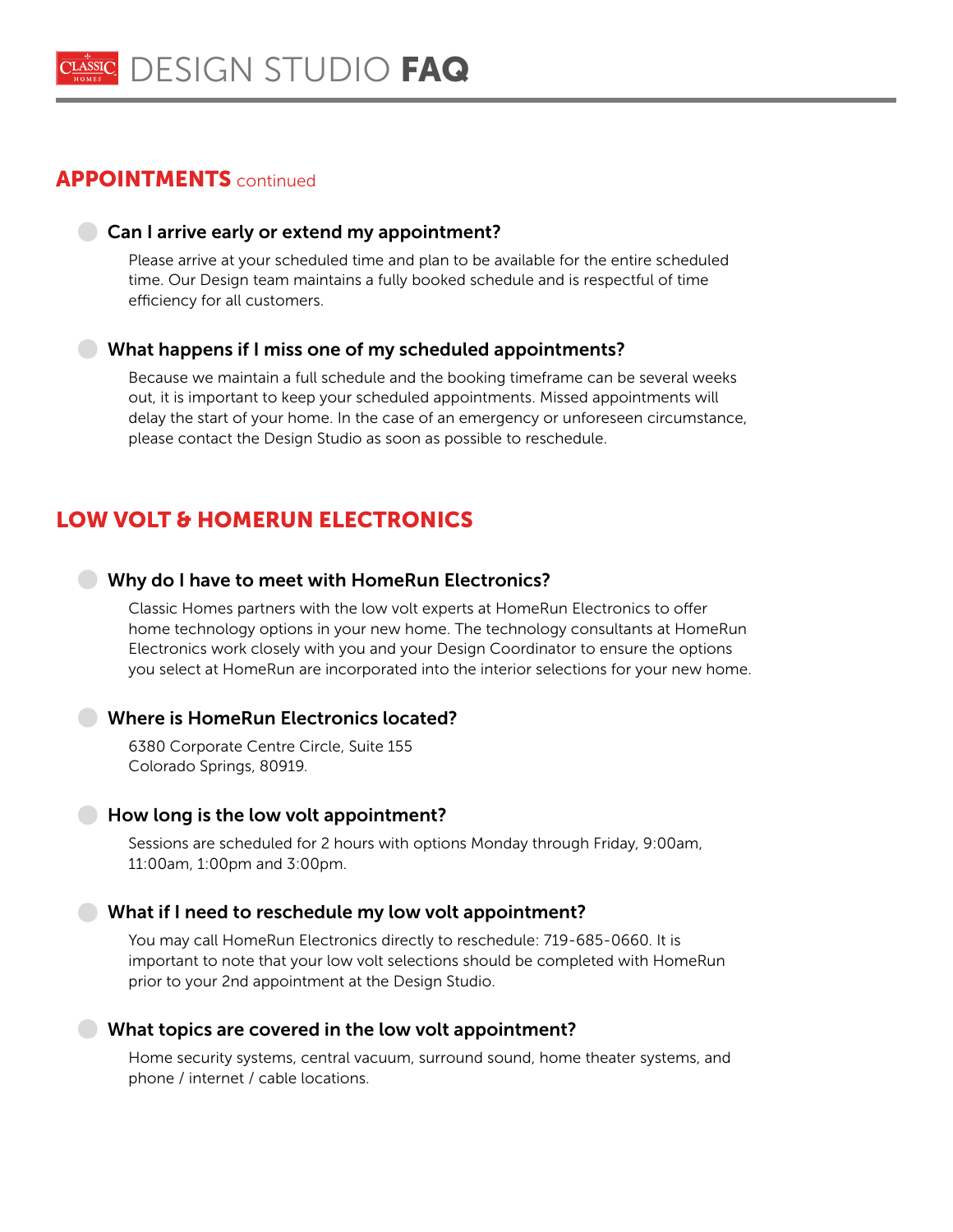# INVESTMENT PLANNING

#### Can I get pricing for carpet, wood flooring, countertops, tile and laminate before my first appointment?

Pricing is dependent on your floor plan, surface area and material selected and is not available prior to your appointment. Your Design Coordinator will provide guidance and pricing estimates during your appointments.

#### What is the difference in pricing of the Designer Kitchen and the Gourmet Kitchen

Pricing is dependent upon your kitchen finish selections and varies by floorplan. Your Design Coordinator will help you understand the features, benefits and price comparisons during your appointments.

#### How much should I budget for Design Studio selections?

Investment ranges will vary based on your style, preferences and the selections that are most important to you as you personalize your home. Your New Home Specialists (sales team) and your Design Coordinator would be happy to share average Design Studio investment ranges for your floorplan and within the community.

#### Am I required to make a Design Studio deposit?

Classic Homes does not require a deposit on the first \$40,000 invested in Design Studio selections. A tiered non-refundable deposit system is applied thereafter.

#### Example Tier #1:

If Design Studio investments exceed \$40,000 but are less than \$60,000, the customer will be required to pay 25% of the amount that is over \$40,000.

#### Example Tier #2:

If Design Studio investments exceed \$60,000 but are less than \$80,000, the customer will be required to pay the 25% deposit outlined in Tier 1 plus an additional 35% of the amount that is over \$60,000.

#### Example #3:

If Design Studio investments exceed \$80,000, the customer will be required to pay the 25% deposit outlined in Tier 1, the 35% deposit outlined in Tier 2 plus an additional 50% deposit on the amount that is over \$80,000.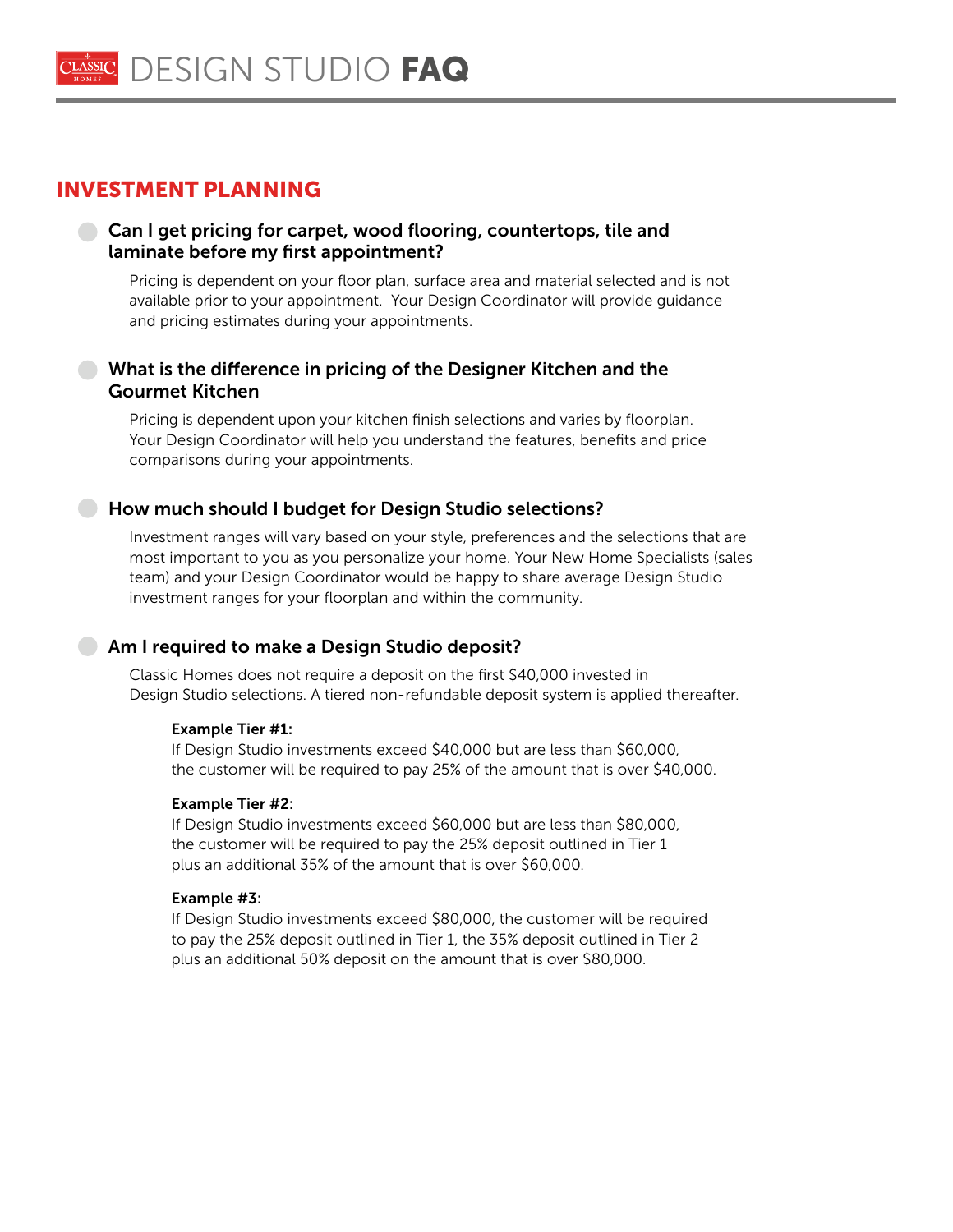# APPLIANCES LIGHTING

#### Are appliances included in the base price of my home?

Please refer to the published Included Features document for your particular collection. This document was provided at time of contract and is also available online.

- [Classic Collection Included Features](http://classichomes.com/classiccollection)
- [Midtown Collection Included Features](http://classichomes.com/midtowncollection)
- [Renaissance Collection Included Features](https://classichomes.com/renaissancecollectionir)
- [Townhome Collection Included Features](http://classichomes.com/townhomecollection)

# **COUNTERTOPS**

#### Can I have different countertops in different areas of the house?

Different countertops may be selected for the kitchen, bathrooms, drop zone and wet bar.

#### Can I have the list of upgrade options and pricing for quartz and granite?

Pricing is dependent on floor plan, location and level of selection. This will be provided by your designer during your appointments.

# FLOORING

#### Can I have a list of color options and pricing for carpets and laminate?

 Laminate color options are available, please refer to the Design Studio Prep link [\(ClassicHomes.com/dsprep](http://ClassicHomes.com/dsprep)) provided via email with your contract documents. Classic's available carpet and tile colors and styles is an extensive list and is not available in advance of your appointment. Pricing for all flooring is dependent on location of laminate/carpet and level of carpet selection.

#### Are we able to use our own lighting fixtures and have Classic install them?

Classic offers a variety of lighting packages and fixtures. We are unable to install customer supplied products. If you are planning to install your own lights, the installation will need to take place after closing.

# PAINT

#### **What interior wall paint colors are** available?

The following Sherwin Williams paint colors are Colonnade Grey, Big Chill, Egret White, Balanced Beige, Accessible Beige, Kilim Beige, Alabaster, Extra White

#### Can I have different paint colors in different parts of the house?

Paint color will be a whole house selection. There is an option to have ceilings painted white.

### Can I pick my own paint color instead of what is included?

Paint color must be selected from the eight options offered.